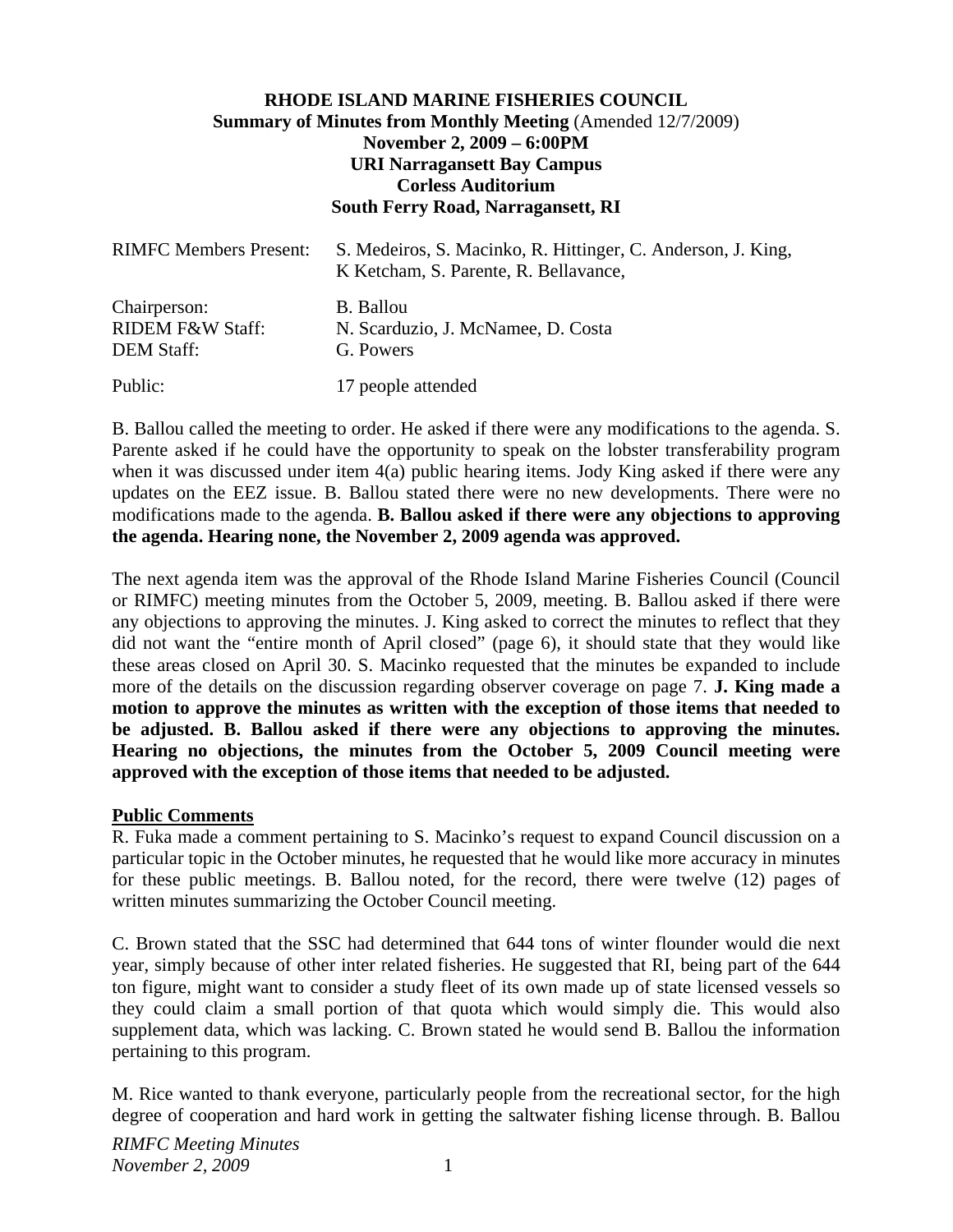thanked M. Rice for his support as well.

## **New Business**

*Council recommendations on October 21, 2009 Public hearing items:* 

1) Shellfish Management Plan and licensing - Quahogs

**J. King made a motion to recommend that the Director adopt option 1: (status quo) - the 3:1 exit-entry ratio applied only to eligible PELs w/Quahog endorsements that have retired – allowing for 9 new CFL's with quahog endorsements. S. Medeiros seconded the motion.** 

J. King explained that the Shellfishermen's Association had a few meetings and their recommendation was to stay at status quo. K. Ketcham questioned King's recommendation for option 1 and not for option 2, which was the approved option, which had been discussed at the IAC meeting. King stated he had recently spoken to M. McGiveney, and McGiveney indicated the Association preferred status quo.

There was discussion from a few Council members about using only PEL's or all retired licenses. S. Macinko pointed out that this looked like the gradual phase out of MPL's and wanted to know if this was the intent. There was no exit/entry ratio for replacing MPL's, therefore over time the MPL's would eventual go away. B. Ballou indicated that was a good point and was not the policy of the department. Macinko referred to original legislation that directed the department to consider new entry through exit/entry ratio not just the transfer of licenses. He continued by stating that it was not clear to him that a few replacement licenses would represent an increase in effort. B. Ballou stated it was a fair comment and there was no way to tell if new entrants were going to fish harder or not fish at all. S. Macinko indicated we might use different vocabulary because it was not clear if we were talking about an increase in effort.

B. Ballou asked for comments from the audience. There were no comments from the audience.

S. Macinko stated he planned to vote against the motion, for option 1 (status quo), and if it failed he would then vote in favor of option 2.

**B. Ballou asked for a vote. The Council voted (5) to approve (C. Anderson, J. King, R. Hittinger, R. Bellavance, and S. Medeiros), and (3) opposed (K. Ketcham, S. Macinko, and S. Parente). The motion passed to recommend that the Director adopt option 1: (status quo) - the 3:1 exit-entry ratio applied only to eligible PELs w/Quahog endorsements that have retired – allowing for 9 new CFL's with quahog endorsements.** 

At this point B. Ballou welcomed and introduced R. Bellavance as a new member of the RIMFC, replacing D. Preble.

2) Shellfish Management Plan and licensing – Soft-shell Clams

B. Ballou asked if there was a motion.

**K. Ketcham made a motion to support the IAC recommendation and recommend that the Director adopt option 2: establish a 5:1 exit/entry ratio applied to all eligible licenses that retired – allowing for 17 new CFL's with soft-shell clam endorsements. J. King seconded the motion.** 

B. Ballou asked for Council discussion on the motion. C. Anderson wanted to know what the rational was for having different standards for the two fisheries (quahog and soft-shell clams).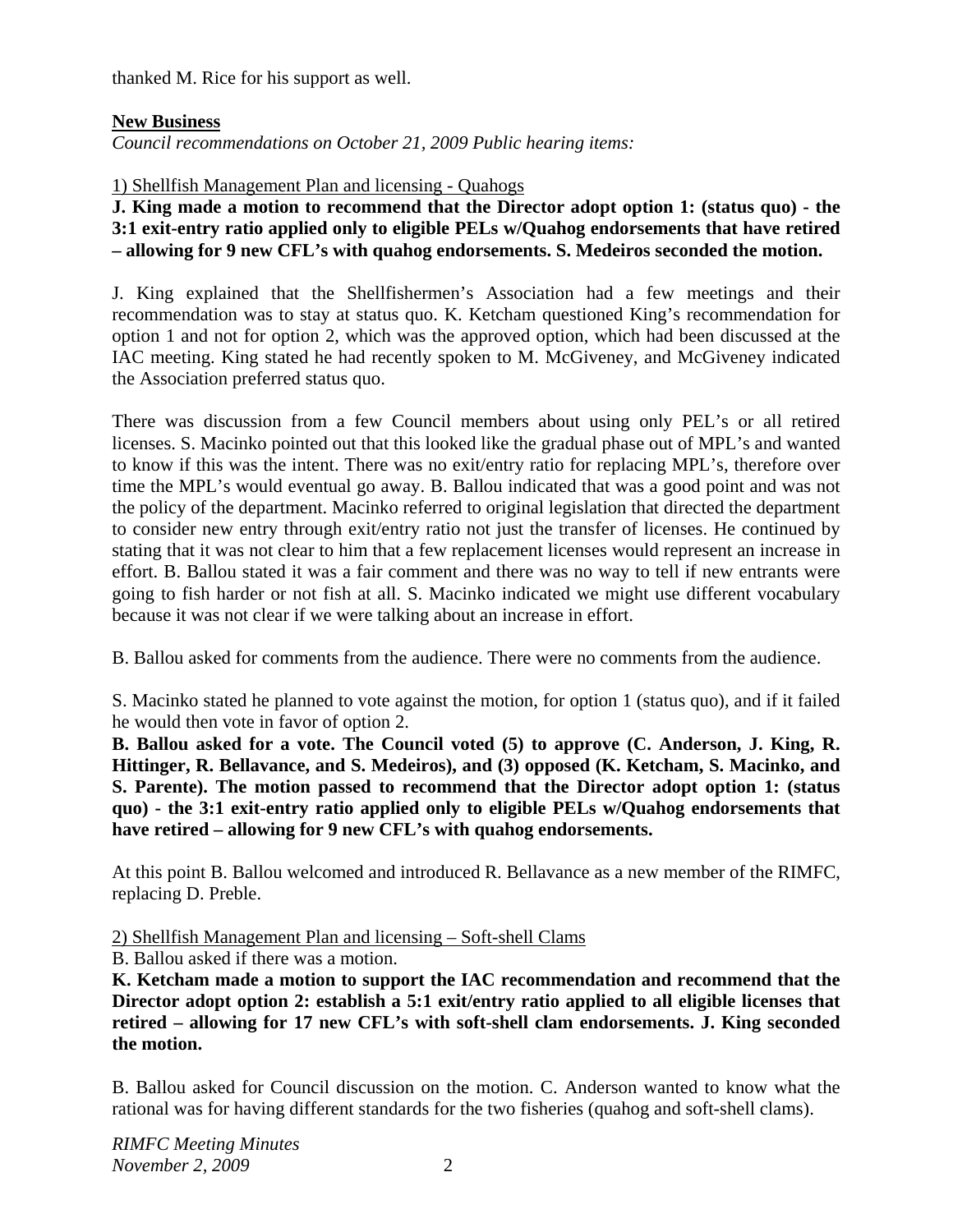B. Ballou explained there really was no clear distinction, as it was discussed at the IAC meeting it was a sense that the committee had on how to handle the issue. He asked K. Ketcham as the IAC Chair to weigh in. K. Ketcham stated it was the recommendation from the IAC to combine MPL's and PEL's with quahog endorsements, however, the vote just did not go that way for softshelled clam endorsements.

## B. Ballou asked for audience comments.

M. Rice asked if anyone had a handle on what the magnitude of the recreational soft-shelled clam fishery was. B. Ballou indicated that the department did not have information on the recreational soft-shelled clam fishery. M. Rice then explained that since the recreational sector was unknown he recommended that the Council think more conservatively on recommending more licenses.

S. Parente pointed out that in the last few years divers had been harvesting many clams that were not typically targeted by recreational people who would be dry digging. K. Ketcham agreed and stated the areas where commercial guys harvested from were not the same areas where recreational people would be harvesting from.

**B. Ballou asked for a vote. The Council voted unanimously to approve the motion to recommend that the Director adopt option 2: establish a 5:1 exit/entry ratio applied to all eligible licenses that retired – allowing for 17 new CFL's with soft-shell clam endorsements.**

# 3) Finfish Management Plan and licensing

B. Ballou asked if there was a motion.

**S. Medeiros made a motion to adopt the IAC recommendation and recommend that the Director adopt option 1: (status quo) - the 5:1 exit-entry ratio applied to active, eligible licenses that retire – allowing for 3 new CFL"s with restricted finfish endorsements. S. Parente seconded the motion.** 

There was no Council discussion or comments. B. Ballou asked for comments from the audience. There were no comments from the audience.

**B. Ballou asked for a vote. The Council voted unanimously to approve the motion to recommend that the Director adopt option 1: (status quo) - the 5:1 exit-entry ratio applied to active, eligible licenses that retire – allowing for 3 new CFL"s with restricted finfish endorsements.**

## 4) Crustacean Management Plan and licensing

B. Ballou stated that the trap transferability program was pending and that the Director had made a commitment to move forward with the program. Ballou indicated there was no need for a motion on this item since there was only one option, which was for status quo and there were no other choices.

B. Ballou asked if there were any comments from the Council. S. Parente explained that the information presented was contradictive. He pointed out, as stated in the materials presented, in view of poor resource status increasing effort in the lobster fishery is not warranted, yet the departments wants to go forward with the transferability program to bring new participants into the fishery without increasing effort. Parente felt by taking these statements together, they would be impossible to do and were in conflict. In his opinion, if you brought in more participants,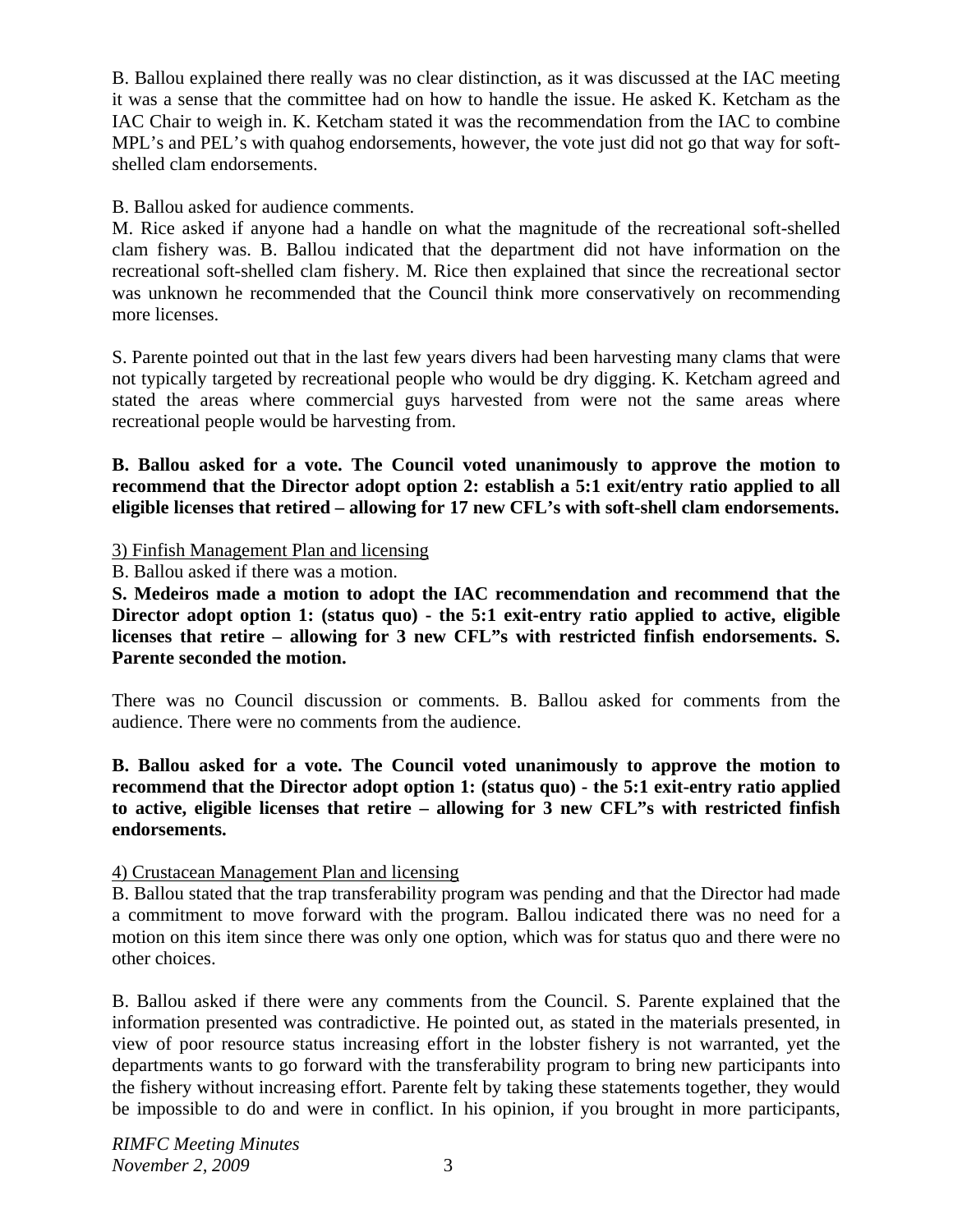effort would be increased. He wanted to know if licenses would be issued to people who purchased lobster trap allocations. S. Parente explained he could see going forward with the transferability program so people who already have a license could purchase traps, but not go forward with issuing new licenses.

R. Hittinger stated he agreed with the general trend that S. Parente was putting forward. He agreed that if we have a trap allocation transfer program and we issue new licenses to anyone who purchases a trap allocation you would then increase the pressure on the fishery.

B. Ballou reminded the Council that there were other tools in the toolbox like across-the-board decreases in trap allocations. There were other ways to address effort reduction.

B. Ballou asked for comments from the audience. C. Brown made a point where a father can give his son some traps but the son would have to get a license in order to use them. He stated this could be a common occurrence and there needed to be a way for a person to obtain a license.

T. Jackson stated she agreed with S. Parente's assessment of the new licensing. She indicated she was aware that the technical committee was considering a 50% reduction in trap allocations for RI. She was concerned that this proposal was only for RI and felt that was not right.

B. Ballou asked the Council if they wanted to make any motions or recommendations.

# **S. Parente made a motion to recommend to the Director to go ahead with the lobster trap transfer portion of the program, but table the issuing of new licenses portion until it has been properly vetted through he IAC with the latest information.**

B. Ballou stated that he respectfully suggested the motion would be out of order because the issue had already been addressed through a public hearing process, addressed by the Council, and put before the Director and the Director had made a decision. Ballou then decided to allow the motion to stand to see if there was a second. S. Macinko stated that he would probably not support the motion but if S. Parente wanted to get a sense where Council members stood then may be they should take a vote. S. Macinko reminded the group that they were acting in only an advisory capacity to the Director anyway.

# **S. Medeiros seconded the motion so S. Parente could get his comments to the Director.**

**B. Ballou asked for a vote. The Council voted (4) to approve (S. Parente, J. King, R. Hittinger, and S. Medeiros), and (3) opposed (K. Ketcham, R. Bellavance, and C. Anderson), and (1) abstention (S. Macinko). The motion passed to recommend to the Director to go ahead with the lobster trap transfer portion of the program, but table the issuing of new license portion until it has been properly vetted through he IAC with the latest information.** 

5) Proposed Amendments to the Winter Flounder Management Plan:

B. Ballou asked if there was a motion on the recreational provisions for winter flounder in Part 7. **S. Medeiros made a motion to recommend that the Director adopt the ASMFC requirement to lower the recreational bag limit for winter flounder to (2) fish per person per calendar day. J. King seconded the motion.**

B. Ballou asked for Council comments. R. Hittinger commented this was essentially closing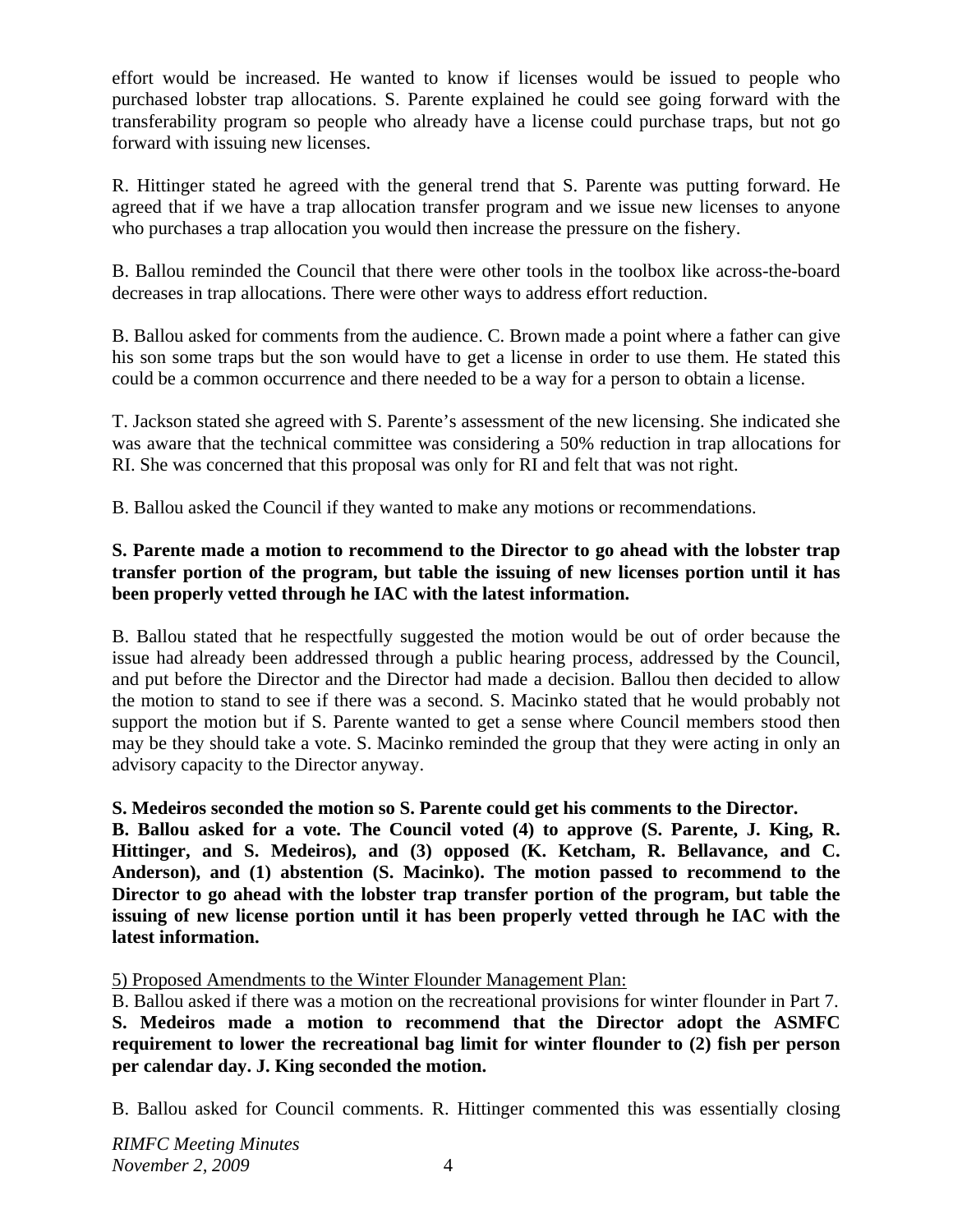recreational fishing. He stated that people would not make a trip for two winter flounder.

B. Ballou asked for audience comments. There were no comments from the audience.

**B. Ballou asked for a vote. The Council voted (7) to approve (S. Parente, J. King, , K. Ketcham, R. Bellavance, C. Anderson, S. Medeiros, and S. Macinko), and (1) abstention (R. Hittinger) The motion passed to recommend that the Director adopt the ASMFC requirement to lower the recreational bag limit for winter flounder to (2) fish per person per calendar day.**

B. Ballou asked if there was a motion on the commercial provisions in Part 7.

**K. Ketcham made a motion to recommend that the Director adopt the ASMFC recommendation (option 1) to lower the commercial possession limit for winter flounder to (50) pounds per vessel per calendar day. S. Parente seconded the motion.**

B. Ballou asked for Council comments. S. Parente stated that option (2), (38) fish per day, would be ridiculous and would encourage people to high-grade fish. He felt option (1) was a much cleaner option.

B. Ballou stated that Enforcement had indicated that either option would be enforceable.

R. Hittinger suggested that the 50 pound option should also have a stipulation that no fish over 12 inches can be discarded to deter against high grading and discarding.

K. Ketcham explained that the State and ASMFC wanted to maintain some kind-of catch record of winter flounder during this time when the federal vessels were prohibited from landing winter flounder. They needed to continue with scientific data, if no one brought any in then they would not have any records or any way to look at the stock. This gives the opportunity to at least have a sampling.

# **B. Ballou asked for a vote. The Council voted unanimously to approve the motion to recommend that the Director adopt the ASMFC recommendation (option 1) to lower the commercial possession limit for winter flounder to (50) pounds per vessel per calendar day.**

B. Ballou asked if there was a motion on the commercial provisions in Part 11. This included the state waters in the Coastal Marine Life Management Area (CMLMA).

**K. Ketcham made a motion to recommend that the Director adopt the ASMFC recommendation (option 1) in the CMLMA to lower the commercial possession limit for winter flounder to (50) pounds per vessel per calendar day. J. King seconded the motion.**

**B. Ballou asked for a vote. The Council voted unanimously to approve the motion to recommend that the Director adopt the ASMFC recommendation (option 1) in the CMLMA to lower the commercial possession limit for winter flounder to (50) pounds per vessel per calendar day.**

S. Macinko requested that for next year when the Council goes through licensing again he asked that the Council be provided with information explaining what had happened to MPL's since the licensing reform act. He wanted to know; how many were initially issued, how many have retired, and if there could be a mechanism that looked at MPL's through an exit/entry ratio.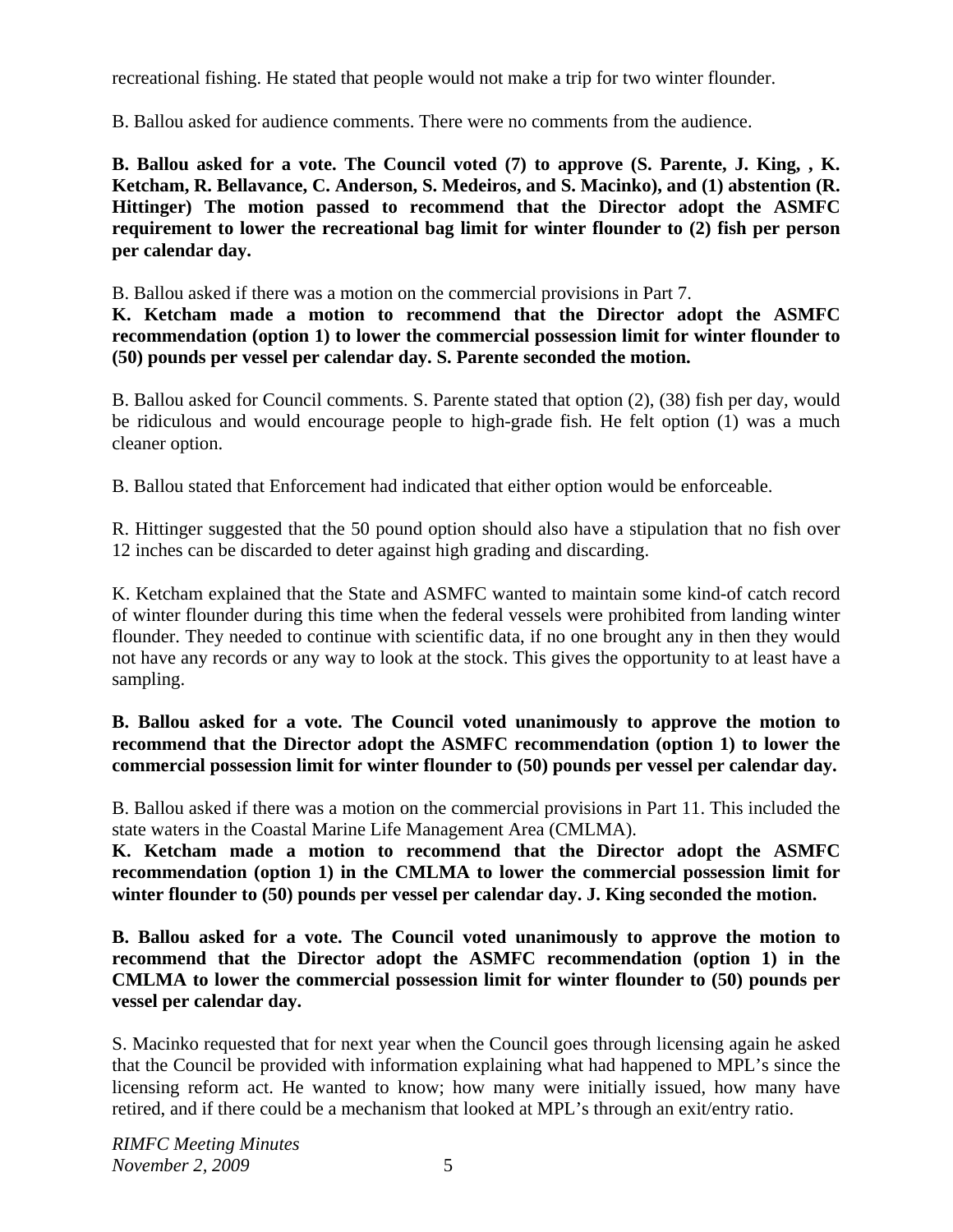B. Ballou suggested that the division could do that starting at the IAC level and working up to the Council level.

## *Update on Fluke Sector Allocation Pilot Program, and Discussion on Issues and Progress for Final Report – J. McNamee:*

B. Ballou recapped explaining there were two requirements from the regulations that called upon DEM to provide a preliminary assessment of findings to the Council no later that October 1, and a final report on November 1. At the last meeting, the Council was presented a power point presentation on the preliminary assessment of findings. There was not much more observer data that had been made available since the last meeting therefore staff will provide what updated information we have and also offer a plan of how we plan to move forward in terms of a final report to the Council.

J. McNamee presented a power point presentation first showing cumulative landings of summer flounder for the year, relative to the cap. He also had updated information explaining that 140 trips had been observed. McNamee went on to explain how the Department would proceed to structure the final report and encouraged Council members to feel free to comment or suggest changes that they would like to see in a final report. He commented that it had been difficult to get data from NMFS. He explained the structure of the outline, that there would be five sections for the final report; introduction, resource issues, economic issues, safety concerns, and a conclusion. McNamee pointed out that the three main elements would be the resource issues, economic issues, and safety concerns. He went through the presentation to elaborate on each topic and encouraged Council members to offer input or suggestions as he went through the presentation.

C. Anderson asked what the revised timeline for this report would be. He thought June would be more realistic. B. Ballou commented that at this time they did not know. The Division would be working on the report as the information came in and would do their best to undertake the analysis as the information and data allowed for. He also pointed out that the Division could give updates as needed to keep the Council informed along the way. Ballou indicated that the Division wanted to get this completed as soon as possible, but it depended on the availability of the data.

S. Macinko suggested the Division consider looking at distributional equity issues. He suggested distributional equity issues should be included in the report to make it four main areas.

R. Hittinger asked when analyzing discard, was there a method for comparing discards on other vessels verses the sector vessels especially when the other vessels were targeting another species but get fluke as a by-catch when the fluke fishery was closed for them. McNamee indicated that they could compare this information using the NMFS database, and the Division had already put a request in for this information.

B. Ballou asked S. Macinko to elaborate on what he meant by distributional equity issues and what he would like to see reviewed and give the Council a better indication of what that means. S. Macinko stated that with these types of programs people have concerns about who is winning and who is losing, which goes beyond economic measures. He indicated to B. Ballou that it was not better to say socioeconomic than economic. He explained he would prefer social and economic analyses and to separate them.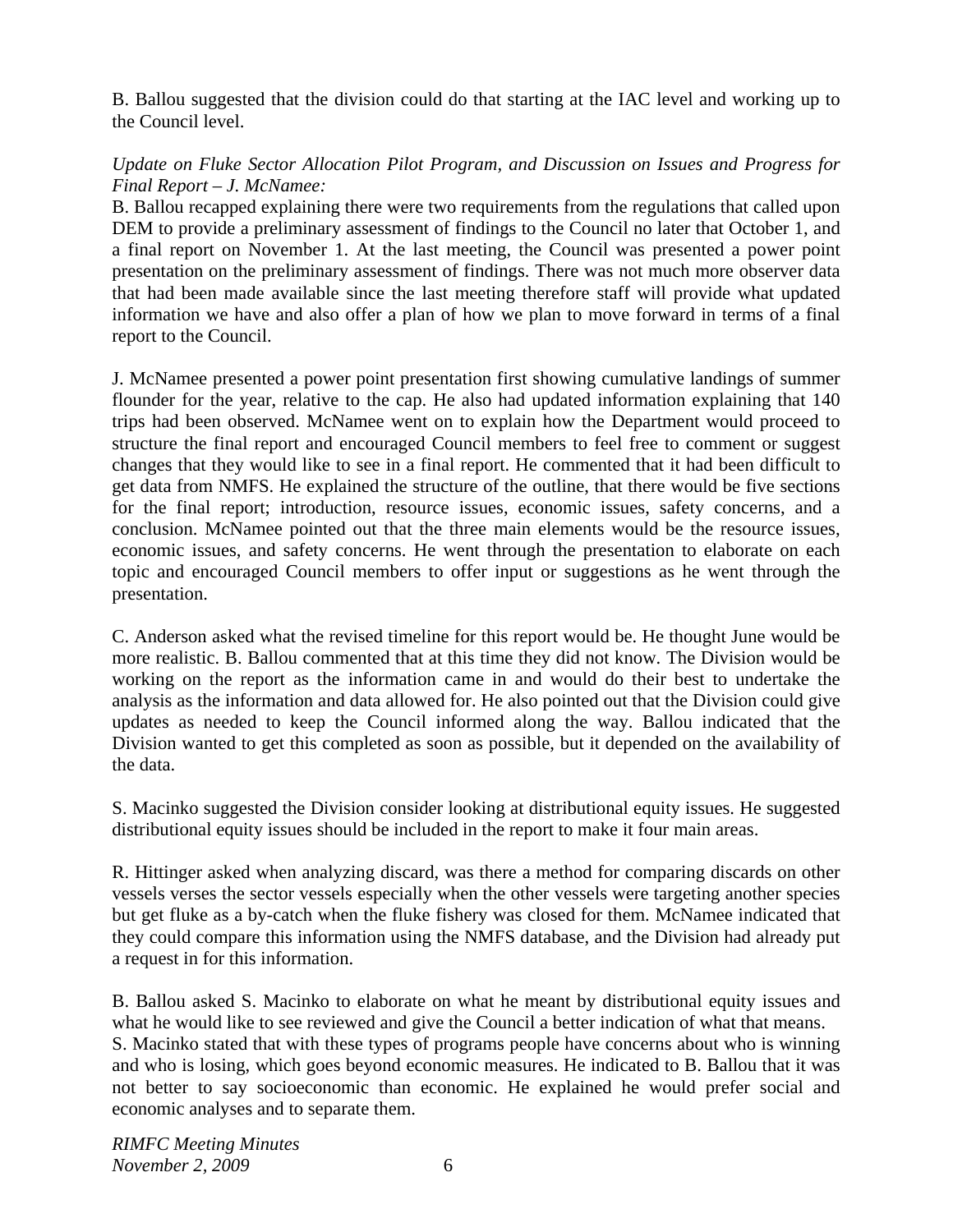B. Ballou stated, based on this discussion, the Division would also include socioeconomic issues in the report.

S. Parente asked if the sector was selling to just one buyer. C. Brown indicated they were selling to several different buyers. S. Parente also asked if there was any research done on the economic side of jobs lost when sectors were established. He was concerned about job lost.

C. Anderson stated that with respect to the sector pilot program here in RI, the answer would be no because it was a small program. S. Parente was thinking more on a larger scale of what would happen when there were more sectors formed.

C. Anderson stated that one of the rationales for having a sector type program rather than a straight IQF **IFQ** type program was to keep more people involved in the fishery. He was not aware of anyone who was doing work on the effects of job loss.

### *Amendments to the November 2, 2009 RIMFC meeting minutes:* **[C. Anderson requested that a type error in the November 2 2009 meeting minutes be corrected to reflect that he had made reference to an IFQ program.]**

B. Ballou asked J. McNamee if he had any idea of when the Division would have the necessary observer data. J. McNamee suggested it was a tiered situation; the contracted observer information was available immediately or with about a weeks lag time. He indicated he had put a request in to NMFS but elaborated there might be a more streamlined avenue pending submission of a federal form that may allow a state agency quicker access to the data than the normal 90 day process. He indicated he thought he would have the 2008 data in a few weeks. For 2009 data, the Division could get the raw observer information from the vessels directly. He indicated that NMFS suggested waiting the 90 days to get the audited data, but that does take 90 days to get.

B. Ballou indicated the Division would do the best they could to try to report as soon as possible or in some aggregate manner.

C. Anderson presumed that this issue would come back before the Council at some point before anyone was willing to call anything final. He explained that for his part he was working to get preliminary and intermediate results out and may have some information for the public hearing. He wanted to know if the Council would have information at the time it would be relevant to make a decision.

B. Ballou stated it would be next month when the issue would come to the Council and the Division would have to do the best it could with this issue. Ballou was concerned about coming to the Council each month with piece meal information. He indicated that blocks of information might be a better way to present the information.

C. Anderson stated if the Council would be discussing expansion of the sector allocation program or renewal or modifications in December that would be a critical date to get some preliminary information.

S. Macinko was also curious about the timeline for when the Council was expected to give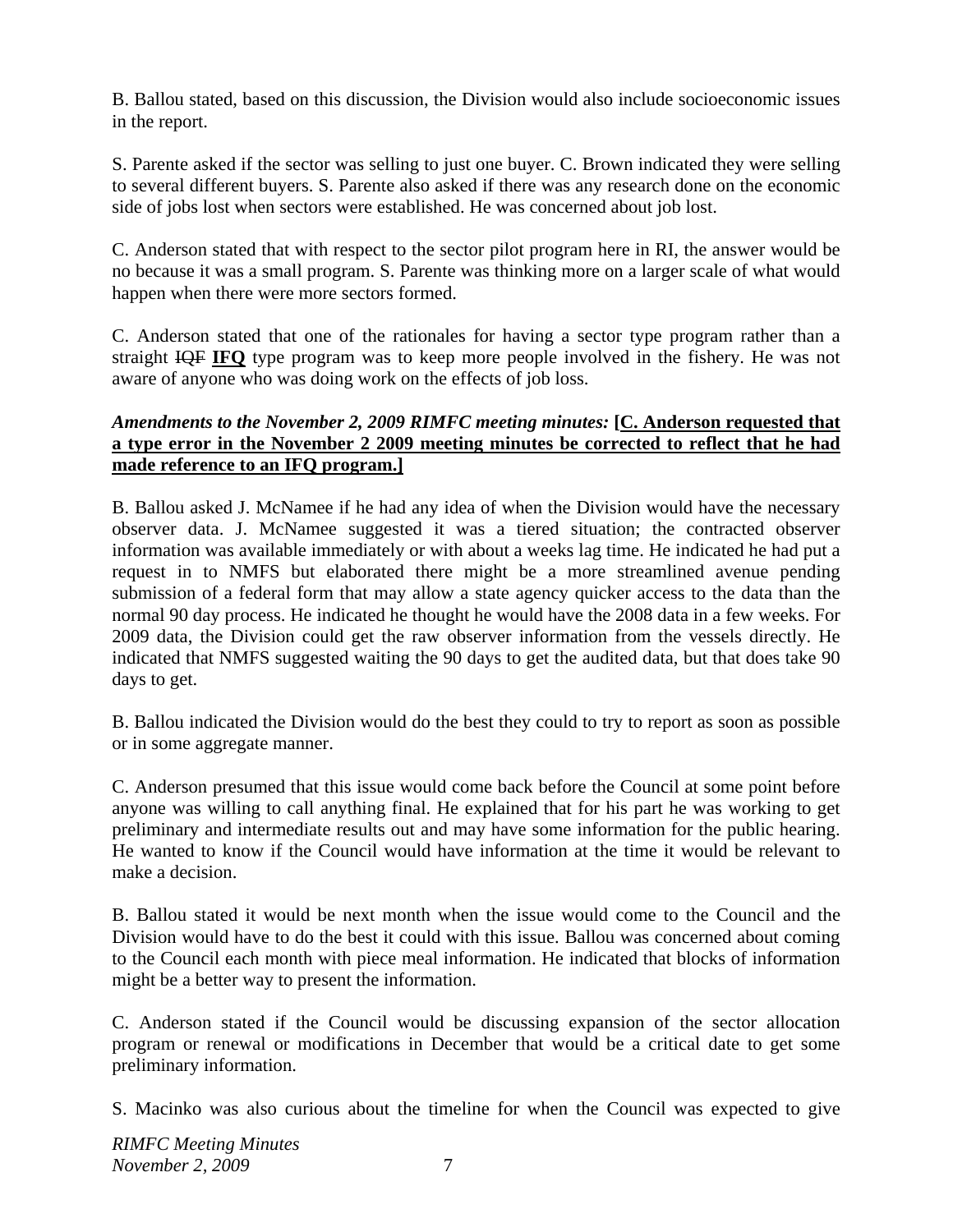recommendations on the sector allocation program. B. Ballou suggested that the Council would take up the issue at the December 7, Council meeting and offer whatever you felt you could based on what you had before you.

S. Macinko then inquired about the timeframe the Director would need to make a decision. B. Ballou indicated that there was no clear sense currently of the timeline for this to all unfold it depended on many factors. S. Macinko suggested if we had the luxury of waiting until there was more information available it would make sense to wait, but often times in fishery management there may be more pressing concerns of the seasonality of the fisheries. He stated that you would not ask any deliberative body to make a recommendation with only partial information if you had the luxury of waiting to present that deliberative body with more information.

S. Macinko asked C. Brown when he would like a decision. C. Brown stated that he would like a decision as soon as possible, but you still need to look at the data to be able to make an informed decision. Brown was reluctant to encourage anyone to make a decision without looking at the data. He explained he had spent a lot on money to generate the data so he wanted people to look it.

C. Anderson stated he was going to do the best he could to get answers on the main questions he was interested in. He was using October 15 as a cut off date because he had SAFIS data up to the period. He felt it would be difficult to get anything that would be considered final by May 1, 2010. He would be interested in knowing if over that period was the observer data on discards consistent with their reports of discards. If there was compliance with the discards of legal fish in the first ten months of the year, whether or not if the data was consistent with that. He felt these were some of the key factors needed to be able to make some type of recommendation in December.

C. Anderson stated that we might want to think about how we want to alter the pilot data generation process long before we have collected all the initial data in the pilot program.

J. King asked C. Brown and the Division if there was time sensitivity for the Council and Director to make any recommendations or decisions. C. Brown indicated that he was not going to pressure anyone in to making any decisions. B. Ballou indicated there was no rush on the part of the Division.

B. Ballou pointed out that the obvious question would be if it made sense to stop the program and wait for a final reprot, or allow the program to continue while the analysis is being undertaken. Ballou stated that the item would be on the agenda under the public hearing items at the next Council meeting so it can be further discussed at that time.

B. Ballou asked the Council when they wanted to hear from C. Brown to get his information about the sector. Ballou asked C. Brown to summarize in a minute or so where the sector was at this point.

C. Brown stated that statistically he would not be able to compete with the state on generating the data or what it meant. Throughout the process they have reported, the state has reported, and the dealers have reported, and they have found errors in a way that he is sure no one appreciated. He indicated this was the first time that commercial fishermen actually got to see landing data and how it ends up in the historical data bank. He stated there were a lot of very small errors. However, fundamentally the data he had was the same as what the state had. If there were any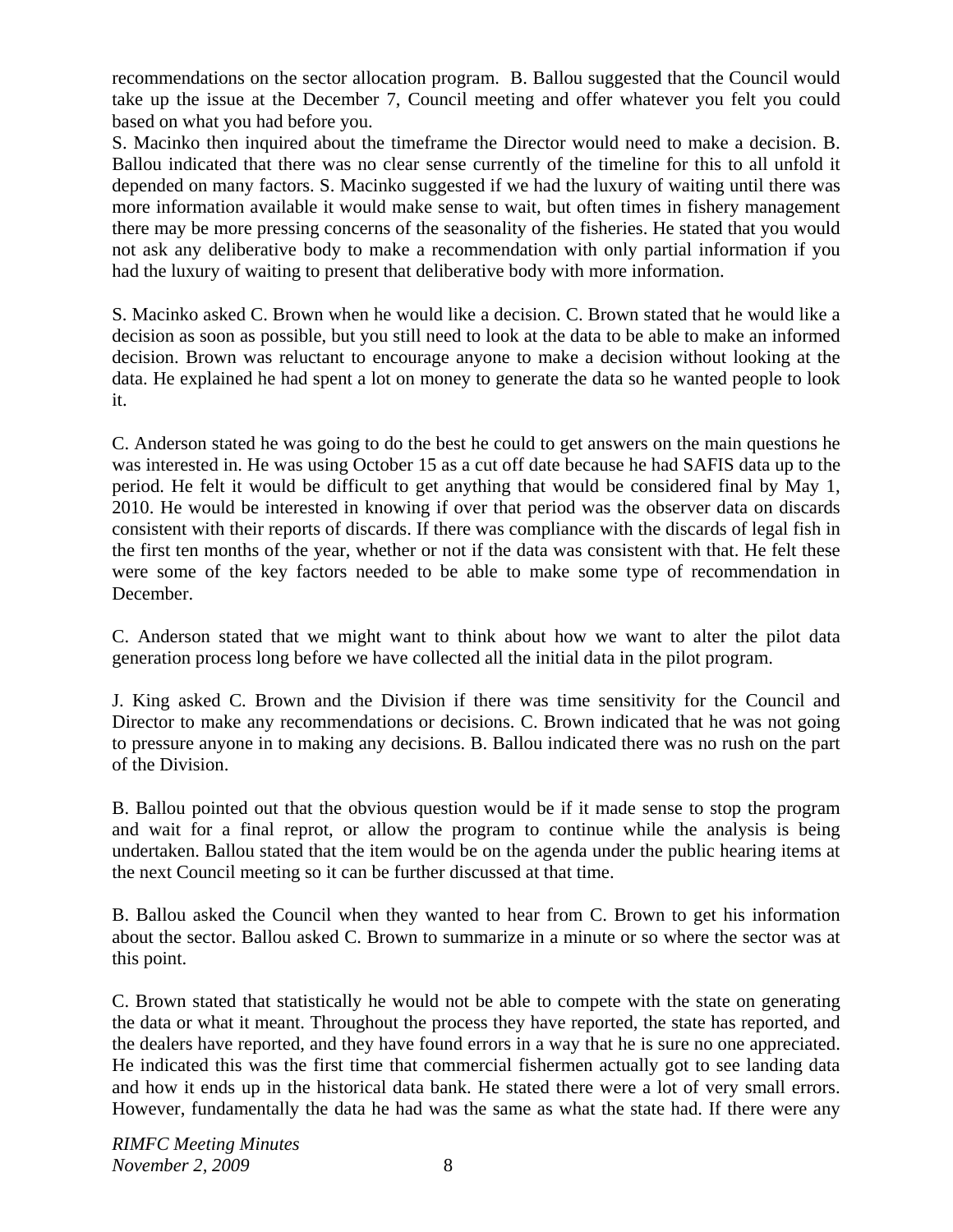discrepancies, they have accepted the higher number. He suggested that the information he had was very candid and very telling.

B. Ballou suggested that he afford C. Brown and anyone else who wished to comment to do so at the public hearing on November 12, 2009. He felt this was a better way to handle the matter.

C. Anderson suggested that a way to get more information about the safety issues would be to solicit for those comments at the public hearing.

S. Parente wanted clarification that as it stands currently they would not know what they would be voting on or when they would be voting, concerning the sector program. B. Ballou explained that the Division would take public comment on the sector item that was currently out to notice and those comments would be brought to the Council for consideration at the December meeting.

### *November 12, 2009 Public Hearing Summary Documents – N. Scarduzio:*

N. Scarduzio ran through the items that would be on the November 12 public hearing indicating that public comments would be solicited on the following proposals: Summer flounder quota management proposals, Proposal to continue/expand/modify summer flounder sector allocation program in 2010, Proposal to amend the control date for the summer flounder commercial fishery, Proposal to terminate the RI State summer flounder exemption certificate program, Scup quota management proposals, Black sea bass quota management proposals, Proposed amendments to spiny dogfish management plan, Proposed adoption of coastal sharks management plan, and Proposed amendments to the bay scallops management program.

### *Approval of Striped Bass AP Agenda – C. Anderson:*

C. Anderson stated that the agenda was before the Council last month with a date that he could not make, and now the meeting will take place toward the end of February when a date has been determined.

S. Medeiros asked how he could request to have a menhaden AP meeting in January. He asked if there needed to be an agenda submitted in December for a January AP meeting. B. Ballou suggested S. Medeiros contact J. McNamee to schedule something with him and put together a draft agenda for approval.

### *Director's Round Table Meeting – B. Ballou:*

B. Ballou announced there were two upcoming Director's round table meetings; one scheduled for Friday, November 6, 2009, to discuss commercial summer flounder management. The second meeting would be held on November 12, 2009, to discuss shellfish management.

B. Ballou asked if there was any other business to come before the Council.

J. King had one other correction in the minutes from last month, on page 11 pertaining to whelks the minimum size which was stated as 2 1/5 inches, should be 2 ½ inches.

**J. King made a motion to bring back the October 5, 2009 minutes, which had been approved pending adjustments, to reflect that the minimum size of whelks on page 11 of the minutes, be corrected to read 2 ½ inches. C. Anderson seconded the motion. B. Ballou asked for a vote. The Council voted unanimously to approve the motion, the motion passed.** 

The Chairman adjourned the meeting.